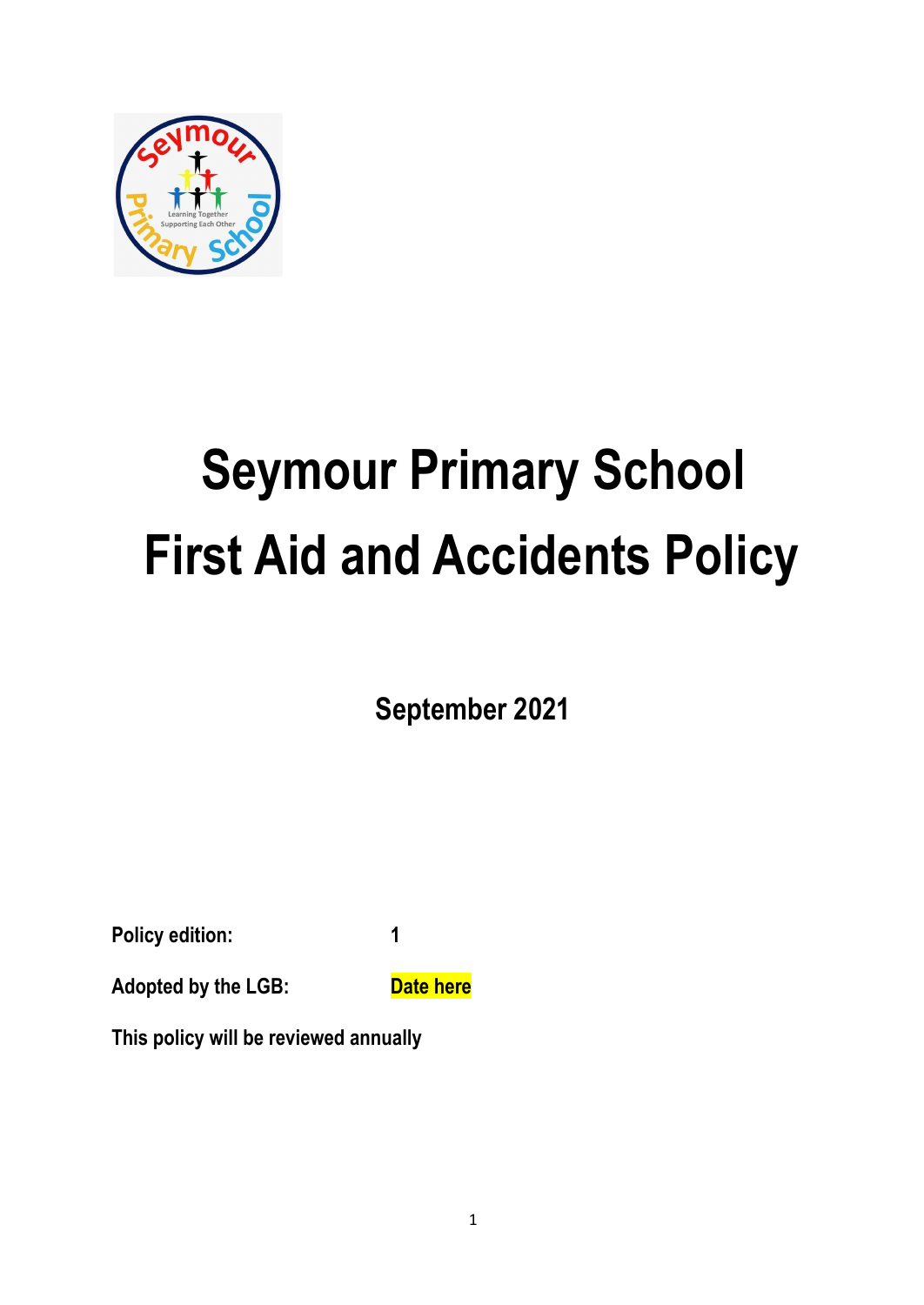#### **Policy Statement**

Seymour Primary School undertakes to ensure compliance with the relevant legislation with regard to the provision of first aid for all employees and ensures best practise by extending the arrangements as far as is reasonably practicable to children and others who may also be affected by our activities.

Responsibility for first aid at Seymour Primary is held by the Headteachers.

All first aid provision is arranged and managed in accordance with the Children's Service Safety Guidance Procedure SGP 08\_07 (First Aid)

All staff have a statutory obligation to follow and co-operate with the requirements of this policy.

All our information and guidance concerning First Aid (including accident records and forms) are kept in the cupboard in the medical office until such time they are archived.

## **Aims and Objectives**

Our first aid policy requirements are achieved by:

- Ensuring that there are a sufficient number of trained first aid staff on duty and available for the numbers and risks on the premises
- Ensuring that there are suitable and sufficient facilities and equipment available to administer first aid
- Ensuring the above provisions are clear and shared with all who may require them

The headteachers will ensure that appropriate numbers of appointed persons, school first aid trained staff, emergency first aiders, qualified first aiders and paediatric first aid trained staff are nominated and adequately trained to meet their statutory duties.

#### **Appointed Person**

Through law the **minimum legal requirement** is to appoint Emma Davey as the Appointed Person to be on site at all times during the working day. These 'Appointed persons' are in place to take charge of first aid arrangements including looking after equipment and calling emergency services.

Appointed Persons are not necessarily First Aiders and should not provide any first aid for which they have not been trained.

At Seymour Primary School there is 1 appointed person.

#### Emma Davey – Office Manager

On the rare occasion when Emma Davey is not in school a member of office staff is the temporary *appointed person.*

#### **Emergency First Aiders**

At Seymour Primary School 19 staff are trained Emergency First Aiders. A list of names is kept in the school office, and in the medical office on the wall.

These staff are responsible for administering first aid, in accordance with their training, to those that become injured or fall ill whilst at work or on the premises.

**Paediatric First Aiders** (Those completing the HSE approved 2-day first aid course) At Seymour Primary School there are 11 qualified paediatric first aiders: A list of names is kept in the school office, and in the medical office on the wall.

These Staff are in place to meet the Early Years Foundation Stage (EYFS) statutory obligations of provision of first aid to those children aged 5 years old or younger and are responsible for administering first aid, in accordance with their training, to those that become injured or fall ill whilst at work or on the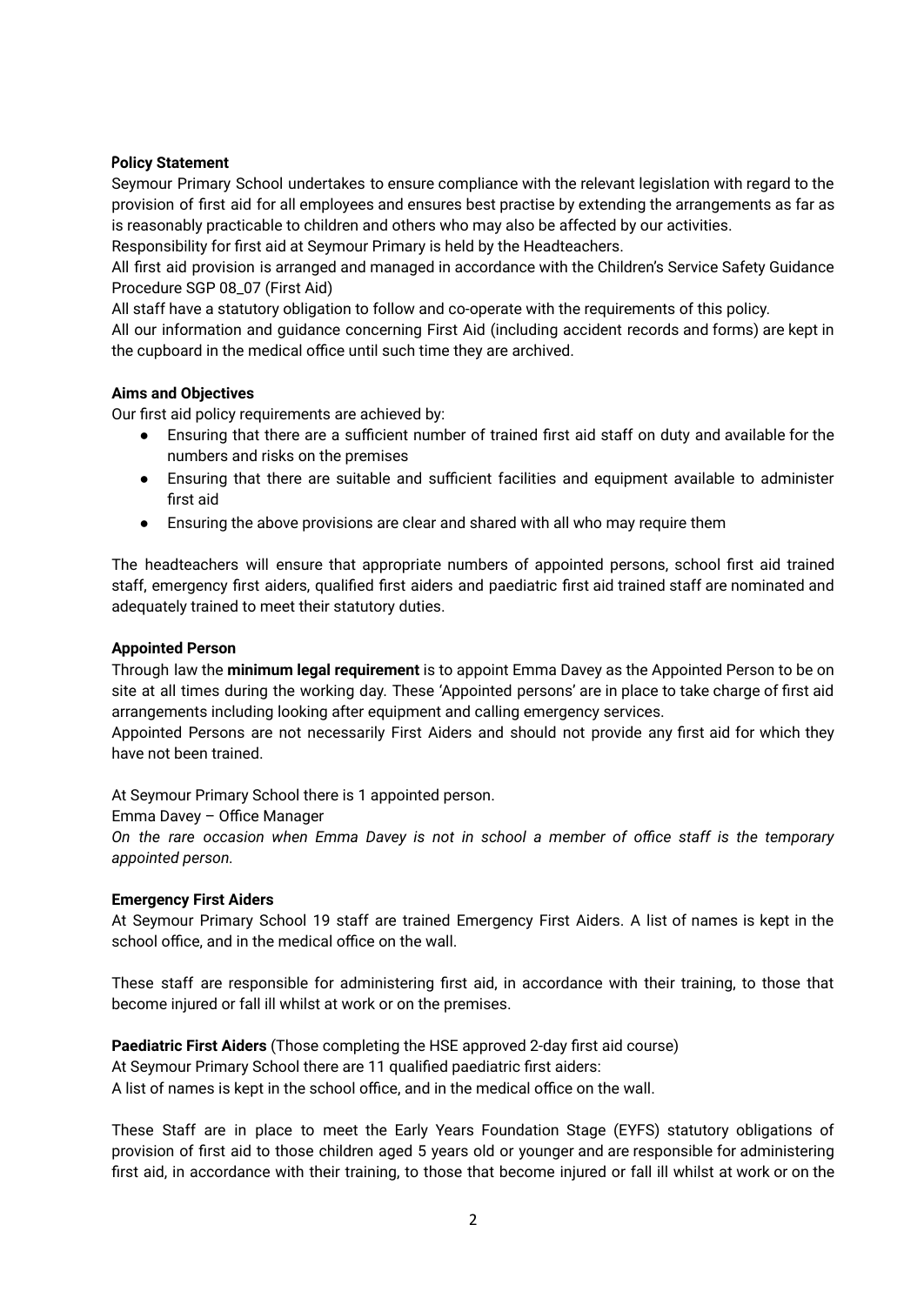premises. Other responsibilities which are identified and delegated to these first aiders are (re-stock and inspect first aid kits)

## **Clubs**

A member of staff is always on premises during clubs to administer first aid if needed. All club personnel have access to pupil's information.

#### **Equipment Organisation**

First Aid kits situated in the:

- First Aid room
- Kitchen

Every KS1 and KS2 classroom is equipped with a basic first aid kit containing:

- Plasters
- Disposable gloves

Every EYFS classroom is equipped with an accident book and first aid kit containing:

- Plasters
- Disposable gloves
- Cool pack
- Thermometer

The contents of the first aid kit in the medical room are:

- Guidance book
- individually wrapped sterile adhesive dressings of assorted sizes plasters for children,
- Sterile pads
- Triangular bandages, individually wrapped.
- Various size wound dressings individually wrapped and sterile.
- Low- adherent dressings these have a perforated plastic surface which reduces the likelihood of it sticking to the clotting blood.
- Roll of micro-pore tape.
- Disposable gloves
- Non woven Plasters
- Vomit Bags

The contents of the first aid kits in kitchen are:

- Individually wrapped sterile adhesive dressings of assorted sizes, blue for food handlers.
- Sterile eye pad
- Triangular bandage, individually wrapped.
- Various size wound dressings individually wrapped and sterile.
- Disposable gloves
- Eye and wound irrigation.
- Burn dressing
- Burn gel

Travel first aid kits are taken from the medical room.

It is the responsibility of LSAs to bring First Aid Kits to the office for contents to be checked at the end of every half term and re-stocked.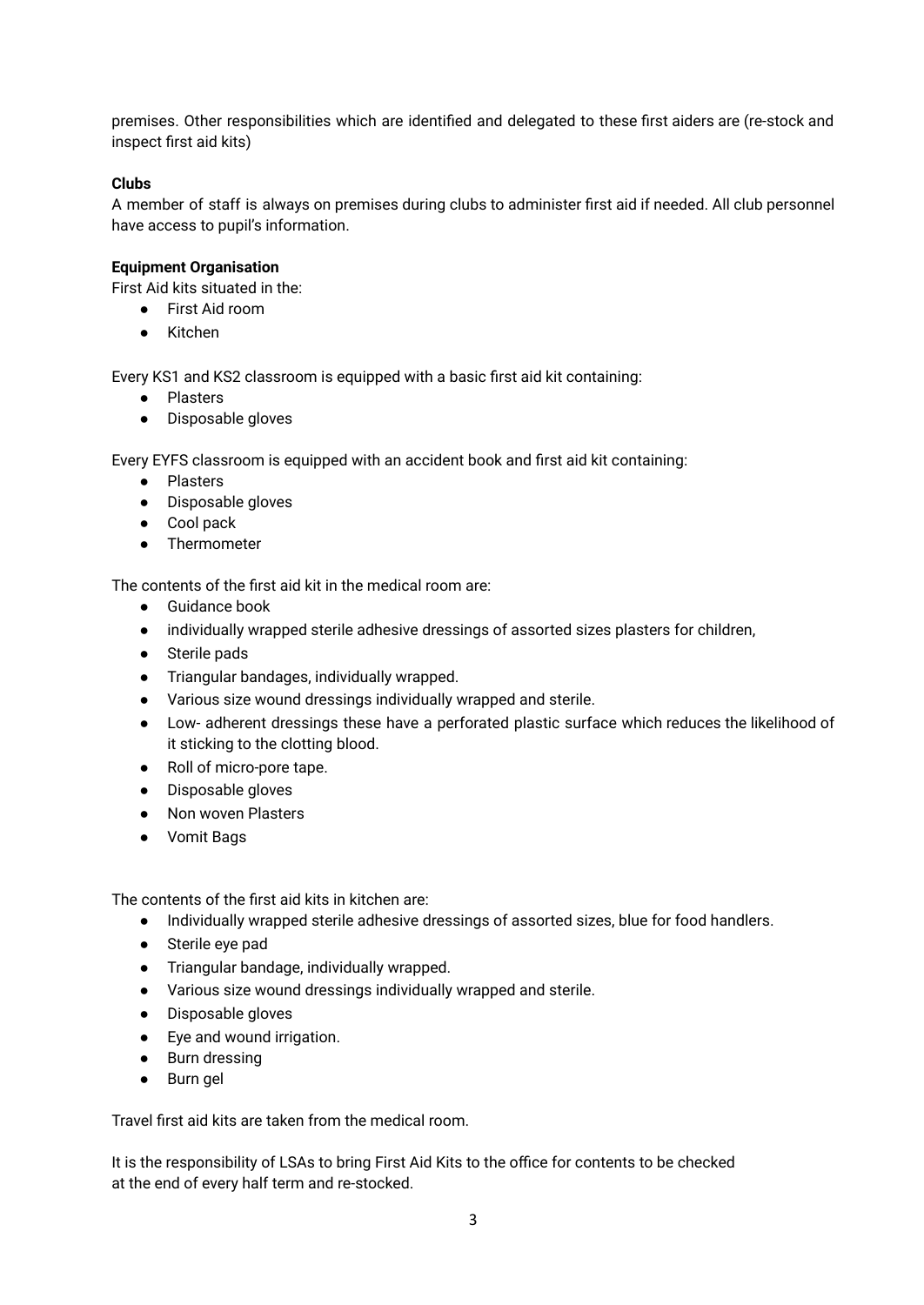## **Accidents**

Accidents are logged on Every <https://auth.every.education/Account/L>ogin. All accidents are monitored by Premises Manager and signed off by headteacher at the end of every half term.

## **Designated Rooms**

The medical room is designated as the first aid room for treatment, sickness and administering of first aid during the school day. It has the following facilities:

- First aid kit
- Chairs
- Bed
- Sink

## **First Aid**

# **Sequence of events:**

In the event of an accident the first aider/appointed person takes charge of the first aid emergency treatment commensurate with their training. Following their assessment of the injured person, they are to administer appropriate first aid and make a balanced judgement as to whether there is a requirement to call an ambulance. (If unsure at any time the first aider will call NHS Choices for further advice).

The first aider/appointed person will always call an ambulance on the following occasions:

- In the event of a serious injury
- In the event of any significant head injury
- In the event of a period of unconsciousness
- Whenever there is a possibility of a fracture or where this is suspected
- Whenever the first aider is unsure of the severity of the injury
- Whenever the first aider is unsure of the correct treatment

If an ambulance is called, the caller must speak to the emergency services and give the following information:

- 1. State what happened
- 2. The child's name
- 3. The age of the child
- 4. Whether the casualty is breathing and/or unconscious
- 5. The location of the school

#### **Notification of Parents/Carers**

In the event of an accident involving a child, where appropriate, it is our policy to always notify parents/carers of their child's accident if it is considered to be serious (more than minor injury), it requires first aid treatment or it is an injury to the head that requires attendance at hospital.

Our procedure for notifying parents will be to use all telephone numbers available to contact them and leave a message should the parents not be available.

In the event that parents cannot be contacted and a message has been left our policy will be to continue to attempt to make contact with the parents every half hour. In the interim, we will ensure that the qualified first aider, appointed person or another member of staff remains with the child until the parents can be contacted and arrive (as required).

In the event that the child requires hospital treatment and the parents cannot be contacted prior to attendance, the qualified first aider/appointed person /another member of staff will accompany the child to hospital and remain with them until the parents can be contacted and arrive at the hospital.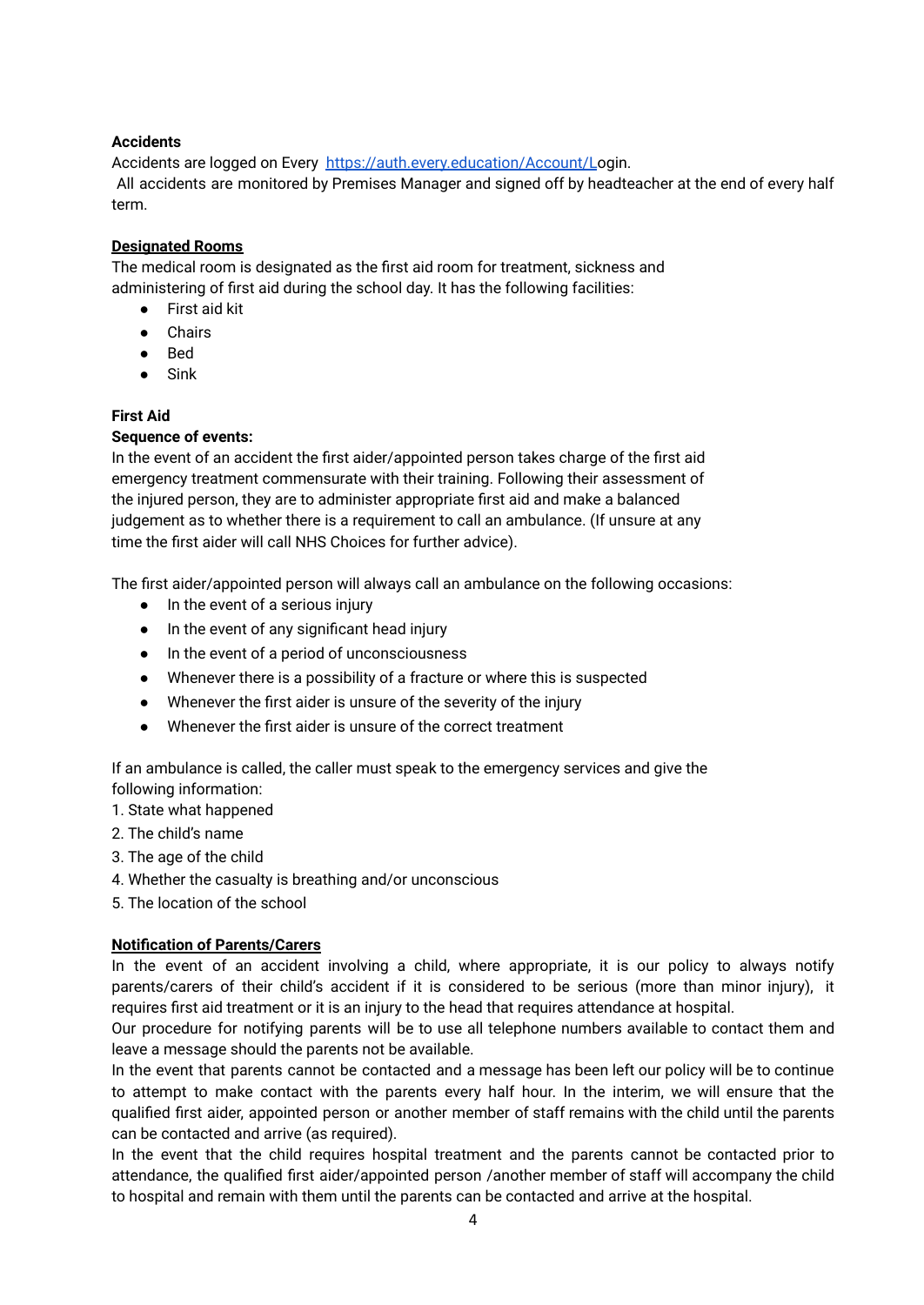# **Pupils with Special Medical Needs – Individual Healthcare Plans**

# **Please refer to Supporting Pupils with Medical Conditions Policy**

Some pupils have medical conditions that, if not properly managed, could limit their access to education. These children may be:

- Epileptic
- Asthmatic
- Have severe allergies, which may result in anaphylactic shock
- Diabetic

Such pupils are regarded as having medical needs. Most children with medical needs are able to attend school regularly and, with support from the school, can take part in most school activities. However, school staff may need to take extra care in supervising some activities to make sure that these pupils, and others, are not put at risk.

A record of all medical needs is kept in the office and medical room and is updated as needed or annually. An individual health care plan is drawn up by the "appointed person" in school, the parent/carer and child. If needed the child's GP can be involved. This helps our school to identify the necessary safety measures to support pupils with medical needs and ensure that they are not put at risk. Parents/carers have prime responsibility for their child's health and should provide schools with information about their child's medical condition prior to starting school. Parents, and the pupil if they are mature enough, should give details in conjunction with their child's GP and Paediatrician. The appointed person also provides additional background information and practical training for school staff in understanding and using the Individual Healthcare plans.

The school follows NHS policy on administering adrenaline through the use of Epi-pens. If children who have registered care plans, due to severe allergy reactions and the need to use an Epi-pen, suffer an allergic reaction at school, there is an Epi-pen clearly marked with the child's name on and antihistamine liquid in the child's classroom. Training from the school nurse in how to administer adrenaline is usually annually.

# **Asthma**

All children who have asthma keep their inhalers in their classroom. Please see the **Asthma Policy** for details.

# **First Aid out of school on trips or residential visits**

In the event of children needing first aid on school trips:

- All staff have first aid packs and mobile phones with them.
- The first aider deals with minor ailments.
- For major ailments the school is informed and advice sought. Parents/carers are also informed by the school office or teacher in charge of trip.
- For any incident that the first aider is unsure of, a second opinion from another first aider is sought, or by calling NHS Choices (dial 111).
- Gloves are ALWAYS worn when treating injuries.
- Any accident or incident is reported back at school and recorded on Every <https://auth.every.education/Account/Login> in as soon as possible.
- No medication may be given to a child unless prescribed by a doctor signed and dated and a signed letter from parents for consent. An administration of medicine form must be signed and dated by first aider in charge. NO other medication MUST be given by anyone.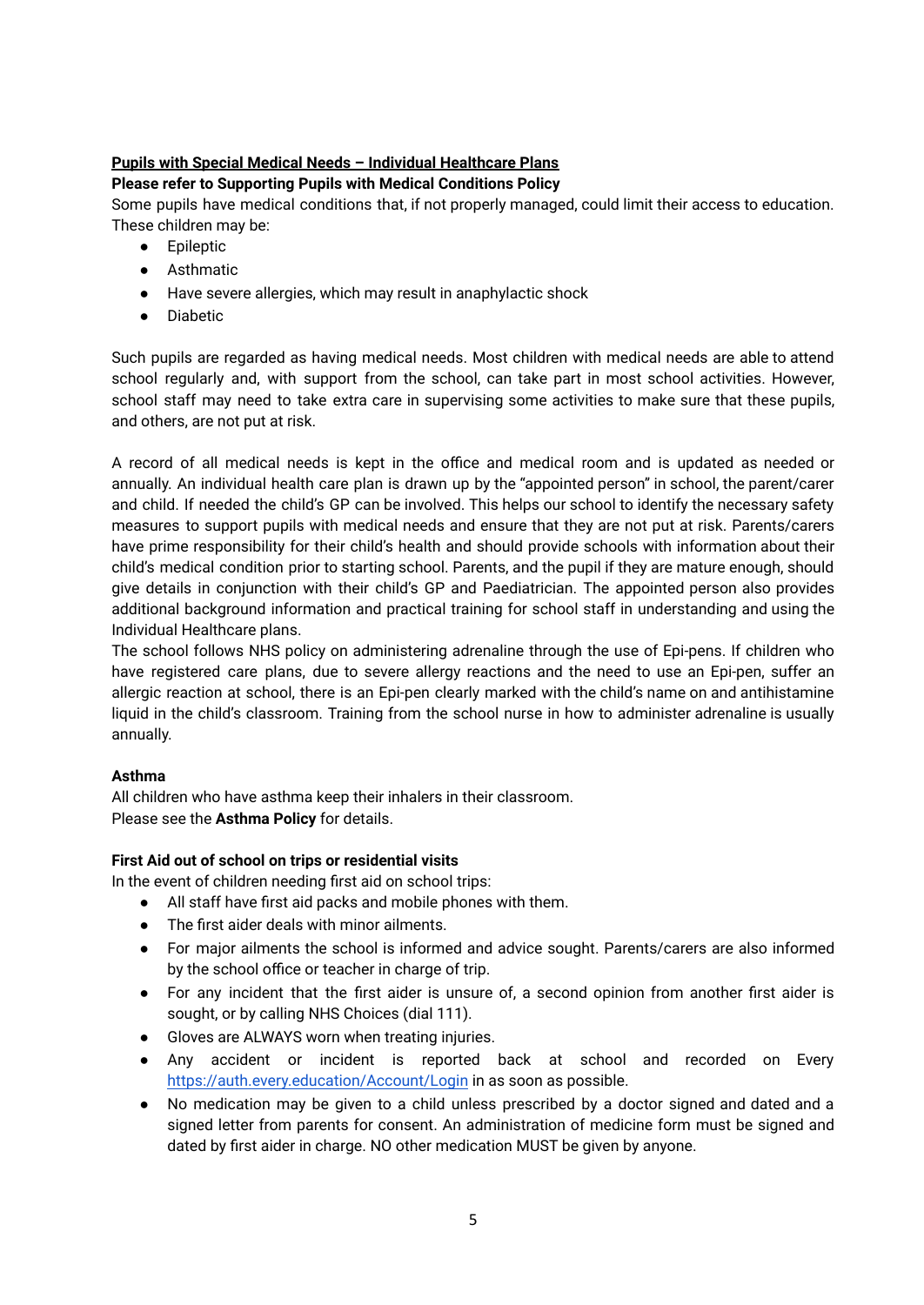- For any head injuries, the school and the parents are informed immediately by telephone and a head bump wristband placed on child. An advice leaflet for head injuries is sent home with the child.
- If children are sent home, they must be collected by a responsible adult.
- In the event of a serious incident an ambulance is ALWAYS called.
- One member of staff accompanies the child in the ambulance, whilst the school contacts the parent/carer and arranges for them to meet the child and staff at the hospital.
- In the event of parents being unreachable, the contact people on the child's forms will be phoned.
- For all major incidents the school's 'Critical Incidents' plan will be followed.

# **Residential Trips**

- First Aid should only be carried out by qualified First Aiders.
- First Aid should be undertaken in the presence of another qualified First Aider.
- All First Aid mst be logged and recorded on Every <https://auth.every.education/Account/Login>
- Medicines of any description (including pain killers) are NOT to be administered to any child unless they are the designated person responsible and have written signed consent form stating dose and frequency.
- Class LSA are usually designated persons on residential trips.
- In the event of an injury or illness during an offsite visit, the venues appointed first aiders would take lead responsibility for the management of any incidents. In the absence of a venues first aider being available the schools LSA would provide any necessary first aid.

## **Record Keeping on Every <https://auth.every.education/Account/Login>**

All accidents requiring treatment are recorded with the following information:

- Name of injured person
- Name of qualified/emergency/school first aider or appointed person
- Date of accident
- Type of accident (eg. bump on head etc)
- Treatment provided and action taken